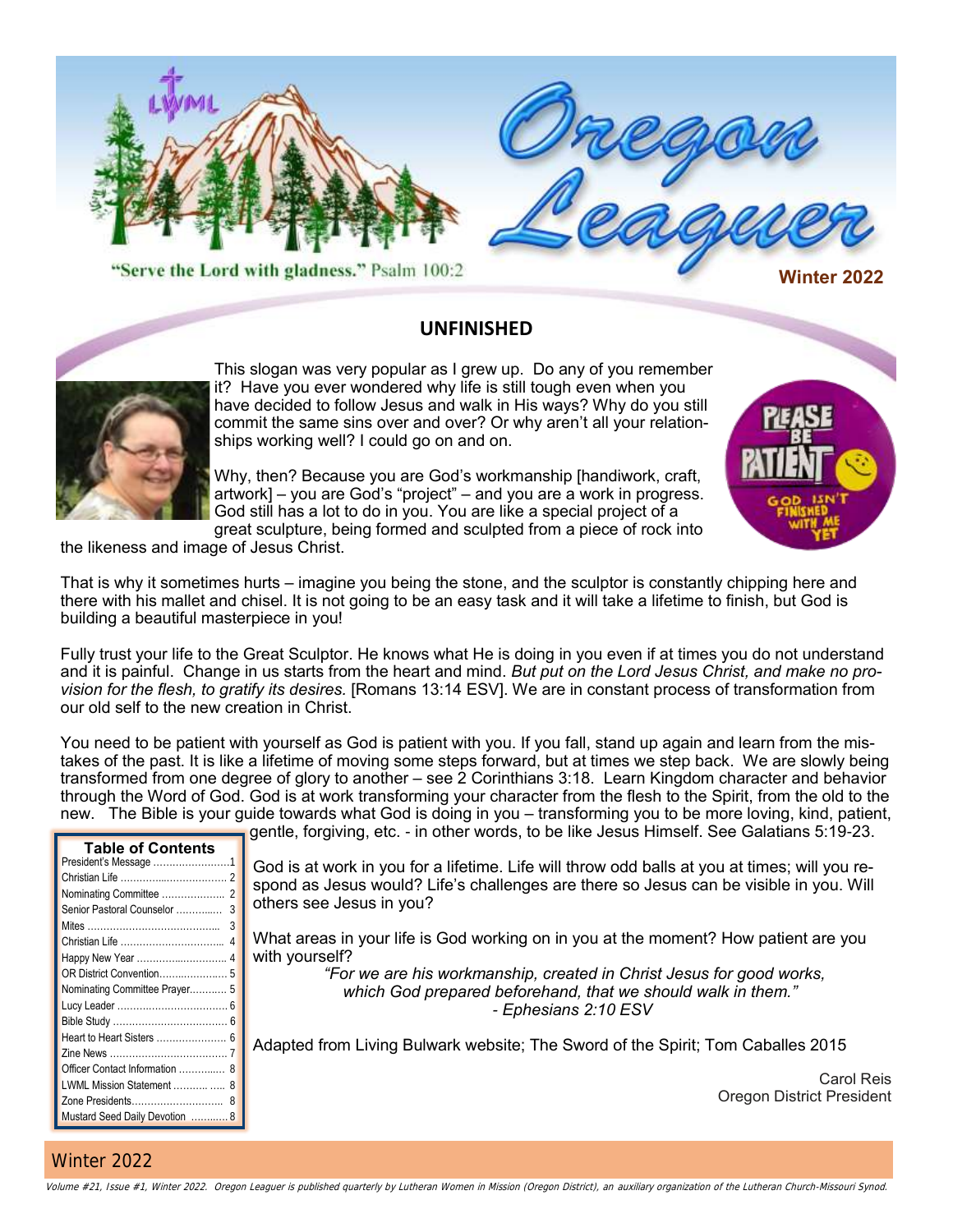## Christian $(f)$ Life

### *"The Lord's Prayer"*

One of the gifts our Father has given us is the ability actually the command—to pray. In prayer we develop our relationship with our Creator and Redeemer. Prayer is an act of worship where we praise and glorify God. We thank Him for what He has done and we bring our requests for ourselves and for others. It is not that we are informing Him of anything. He already knows our needs, but prayer is an act of faith that He will answer according to His will. The most common prayer is the Lord's Prayer. The following reflection is a devotion by an unknown author.



#### **You and the Lord's Prayer**

I cannot say OUR if my religion has no room for others and their needs.

I cannot say FATHER if I do not demonstrate this relationship in my daily living.

I cannot say WHO ARE IN

HEAVEN if all my interests and pursuits are earthly things. I cannot say HALLOWED BE THY NAME if I, called by His name, am not holy.

I cannot say THY KINGDOM COME if I am unwilling to give up my own sovereignty and accept the righteous reign of God.

I cannot say THY WILL BE DONE if I am unwilling or resentful of having it in my life.

I cannot say ON EARTH AS IT IS IN HEAVEN unless I am truly ready to give myself to His service here and now. I cannot say GIVE US THIS DAY OUR DAILY BREAD without expending honest effort for it or by ignoring the genuine needs of my fellowmen.

I cannot say FORGIVE US OUR TRESPASSES AS WE FORGIVE THOSE WHO TRESPASS AGAINST US if I continue to harbor a grudge against anyone. I cannot say DELIVER US FROM EVIL if I am not prepared to fight in the spiritual realm with the weapon of prayer.

I cannot say THINE IS THE KINGDOM if I do not give the King the disciplined obedience of a loyal subject. I cannot say THINE IS THE POWER if I fear what my neighbors and friends may say or do.

I cannot say THINE IS THE GLORY if I am seeking my own glory first.

I cannot say FOREVER if I am too anxious about each day's affairs.

TO THINK AND PRAY ABOUT: I cannot say AMEN unless I honestly say, "Come what may, this is my prayer."

For resources on prayer check out the LWML website: [http://www.lwml.org/posts/category/prayer.](http://www.lwml.org/posts/category/prayer) Here you will find devotions, Bible studies, Litanies, Responsive Readings and more. (Even a craft project.)

*The Lord is at hand; do not be anxious about anything, but in everything by prayer and supplication with thanksgiving let your requests be made known to God. And the peace of God, which surpasses all understanding, will guard your hearts and your minds in Christ Jesus.* Philippians 4:5-7

> Christian Life Committee Judy Chase





# *Our Treasure*

*For where your treasure is, there your heart will be also* (Matthew 6:21) … is Christ; our heart is with Him and is shown in service to others through the LWML.

*"As a Lutheran Woman in Mission, I will share the joy and wonder of what is done through the LWML by the grace of God — the resources created, the missions supported, and the ministries provided."*

**Example 19:** YOU are the Heart of LWML.<br>
For where your treasure is, there your heart will be also (Matthew 6:21)<br>
... is Christ; our heart is with Him and is shown in service to others through the LWML.<br> *in Mission, I* As Lutheran Women of the LWML Oregon District, we serve our Lord in a variety of ways. Today, we are asking how can you serve the Oregon District? The Nominating Committee is asking you to consider serving at the district level in saying, "Yes" to serving in one of the following positions: Vice President of Communications, Vice President of Christian Life, Vice President of Gospel Outreach, Recording Secretary, Treasurer, and Nominating Committee Member (3).

You are needed to engage in mission education, mission inspiration, mission service, and mission support. You will be mentored, you will have many resources, you will be surrounded by the LWML Oregon District, and continually lifted in prayer. Please contact one of the Nominating Committee Members listed below.

We are the Heart of the LWML because we are HIS:

Held by His Word; Inspired to share His Gospel; and Surrounded by His grace

*The LWML Oregon District Nominating Committee* Carmen Nagel, [cknorlwml@aol.com](about:blank)

Mae Smith, [maes7010@gmail.com](about:blank) Kay Godfrey, kaysck69@gmail.com

OR Leaguer/Winter 2022 **Camera 2019 Page 2**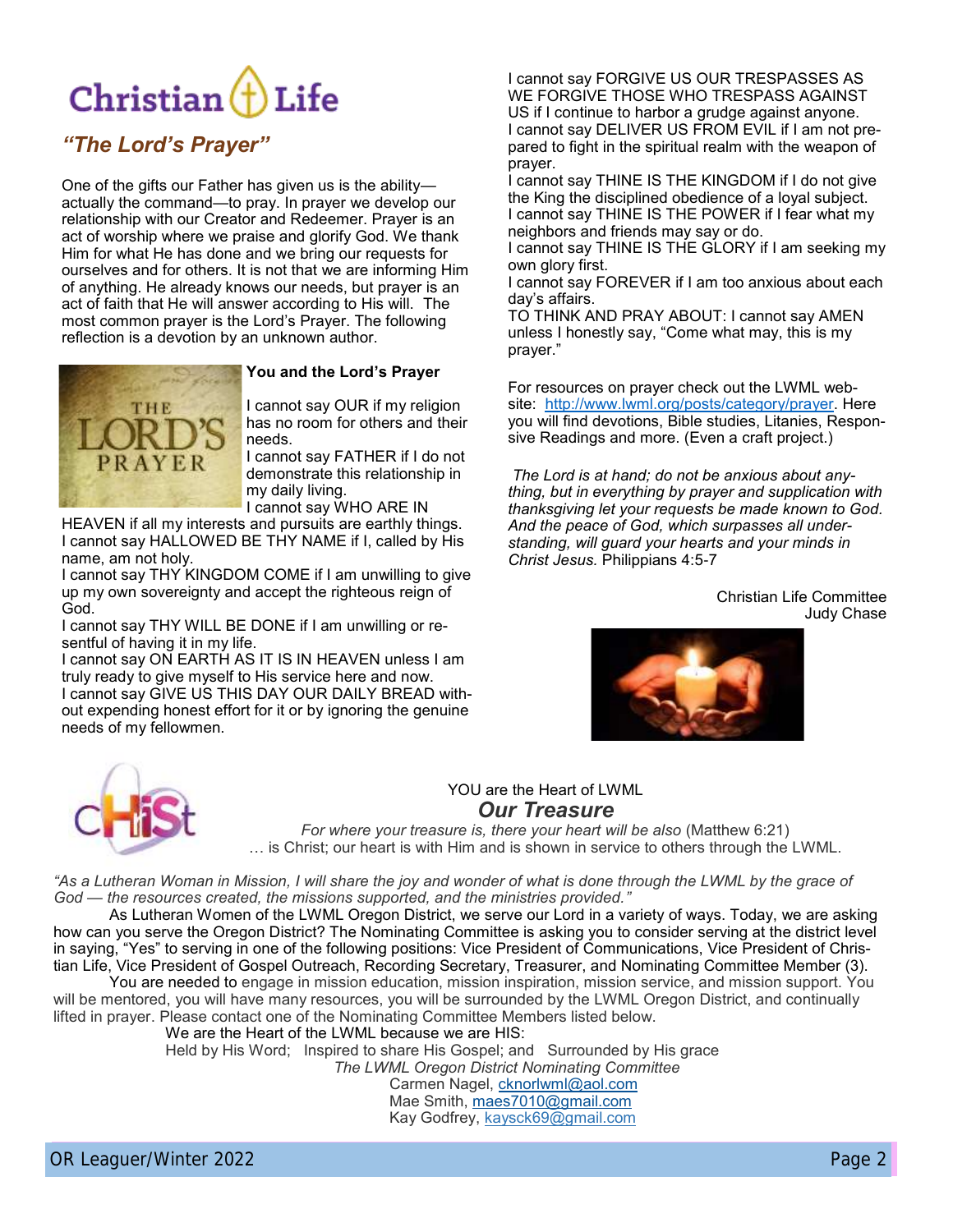### **O Jesus Christ, Thy Manger Is…**

*Lutheran Service Book 372*

*"Glory to God in the highest, and on earth peace among those with whom he is pleased!" Luke 2:14 (ESV)*

Wednesday December 22<sup>nd</sup>, 2 days before Christmas Eve, I was staying in my friend's vacated apartment in Lynden Washington. For those of you who don't have a map handy, Lynden is about 15 minutes from the Canadian border, and about 6 or 7 hours from Mt. Angel and my church. Why was I so far north so close to Christmas? I had the honor of being the pastor (and the best man) at a good friend's wedding. He serves overseas in the US Army and therefore his window of opportunity for a wedding back at home was short. I was happy to be there for him and it was a wonderful day.

However, in the post reception calm, I found myself swimming against a rising tide of anxiety. "*My Christmas Eve poem isn't done yet" "I haven't practiced my trumpet in weeks!" "I know I must be missing something for these upcoming services!"* As I laid down to sleep on my friend's couch, with his cat keeping me company, I turned to my phone as is often my habit in times of stress (a habit of questionable worth, but just being honest). YouTube recommended the hymn *"O Jesus Christ Thy Manger Is"* and I figured "why not." As my head hit the pillow the first words came through and struck me. *"O Jesus Christ, Thy manger is my paradise at which my soul reclineth."*



What sweet words! Immediately my spirit felt relieved. The Christmas season is not a season of stress. My anxiety and rushing add nothing to it. Instead, it is a season to focus us on God's good gifts, namely His Son. The hymn continues in another verse *"He whom the sea and wind obey doth come to serve the sinner in great meekness."* The focus is on Christ and His service for us. What type of man serves us? The one whose voice beckons the wind and the sea. This is not a man who will fail at His purpose. We are weak, but He is strong, so rest in him! Finally, the last verse in this particular rendition (though only the 4<sup>th</sup> verse in our hymnal) drove home the point for me. *Thou Christian Heart, Whoe'er thou art, be of good cheer and let no sorrow move thee! For God's own Child, in mercy mild, joins thee to Him; how greatly God must love thee!*



*"How greatly God must love thee!"* What a sentiment to lift one's heart. What are my burden's compared to the freedom of God's love? This is not to say that my responsibilities went away, or that anxiety and stress were never to make an appearance again this Christmas season, but now there was a different attitude. Instead of the ruling theme of my thoughts being "what if I fail" the theme was "how loved I am." Furthermore, what can separate me from that love? God shows us this Christmas love before we had been made righteous, while we were "still enemies" (Roman's 5:10). Will that love faulter when I do? Will that love not stick if the worship service isn't "just right?" By no means! God loves you and loves me, and this child we worship is proof positive of that. In God's good will that child comes to bring you and me peace. So let us rest at the foot of that manger!

Pastor David LaFore, Trinity Lutheran Church, Mt. Angel

As a side note, the hymn "*O Jesus Christ, Thy Manger Is*" is an oldie in our Lutheran Tradition. Written by accomplished hymn composer Paul Gerhardt in the 17<sup>th</sup> century and translated into English for *The Lutheran Hymnal* in 1941, it has lightened the hearts of many Christians for many centuries. Take a listen yourself if you get the chance!



\$1,567.38 was raised on Saturday, February 5th at the EC and BoD meeting. Totally amazing!

I have made two additional deposits and now we are at \$10,194.17 needed by the end of March 31st to meet our commitment. If you could please mail in your Mites by March 28th, it would be appreciated.

Thank you, Coleen Gurske Financial Secretary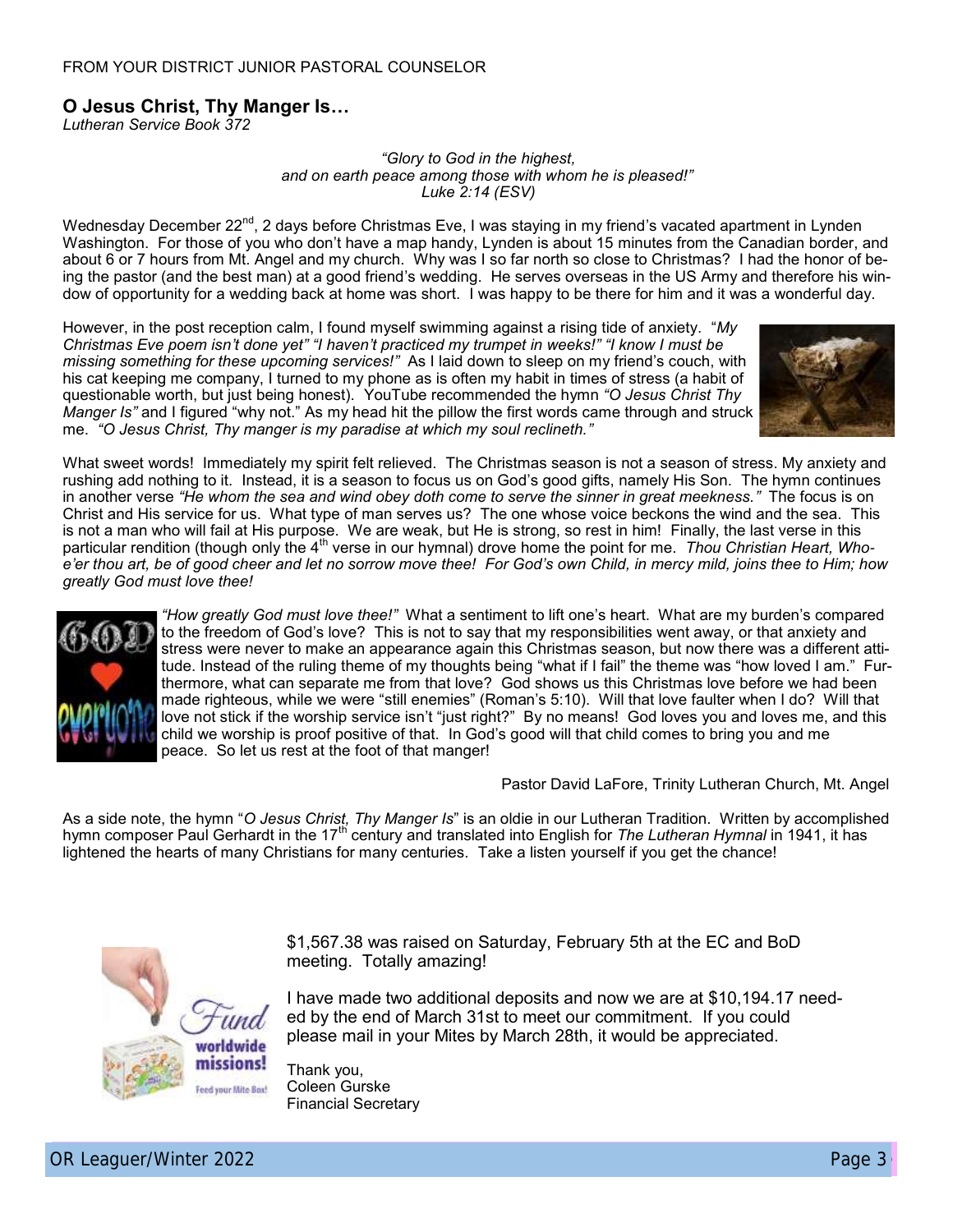### **A Rainbow in Winter**

On a winter snowy day, the sun came through just at the right angle and caused a rainbow. All the colors played in my mind. I wonder if the colors of the rainbow are in the Bible.

**Red**: *For I know that my Redeemer lives, and at the last he will stand upon the earth.* Job 19:25 *"Come now, let us reason together, says the Lord: though your sins are like scarlet, they shall be as white as snow; though they are red like crimson, they shall become like wool.* Isaiah 1:18

**Orange**: (Jesus speaking) *These Scriptures are all about me! And here I am, standing right* before **you**, *and aren't* **(orange)** *you willing to receive from me the life you say you want.* John 5:40, The Message, parenthesis, mine.

**Yellow:** *The sun (*yellow*) shall be no more your light by day, nor for brightness shall the moon give you light; but the Lord will be your everlasting light, and your God will be your glory.* Isaiah 60:19

**Green:** *He makes me lie down in green pastures. He leads me beside still waters.* Psalm 23:2

**Blue:** *For the earth will be filled with the knowledge of the glory of the Lord as the waters* **(blue)** *cover the sea* **(blue)**. Habakkuk 2:14 *The heavens declare the glory of God, and the sky (***blue***) above proclaims his handiwork.* Psalm  $19.1$ 

**Purple:** *But you are a chosen race, a royal (***purple***) priesthood, a holy nation, a people for his own possession, that you may proclaim the excellencies of him who called you out of darkness into his marvelous light.*  1Peter 2:9

God gave Noah the rainbow as a covenant, a promise. Being creative helped me to find all the colors of this rainbow of truths. Search for hope and true promises from the true and living God to be encouraged. Let God's light shine through the storms of your life and see His rainbow,

Janis Arnsdorf Christian Life Committee

# **A Blessed New Year to All** The Lutheran Women's Missionary League (LWML)

Board of Directors wishes each of our readers a blessed New Year. Through our Savior, we are offered a new beginning each and every day — an opportunity to serve and glorify our Lord. May you find new hope in each moment you are given, to bring you a clear understanding of His truth and to share it with all people.

*Blessed be the God and Father of our Lord Jesus Christ! According to his great mercy, he has caused us to be born again to a living hope through the resurrection of Jesus Christ from the dead* (1 Peter 1:3).

God's blessings to you through this New Year!

LWML President Debbie Larson and the Board of Directors



## Thanks be to God! We are **HIS!** We are:

- **H** Held by God's Word
	- Inspired to share HIS Gospel
- **Surrounded by HIS Grace**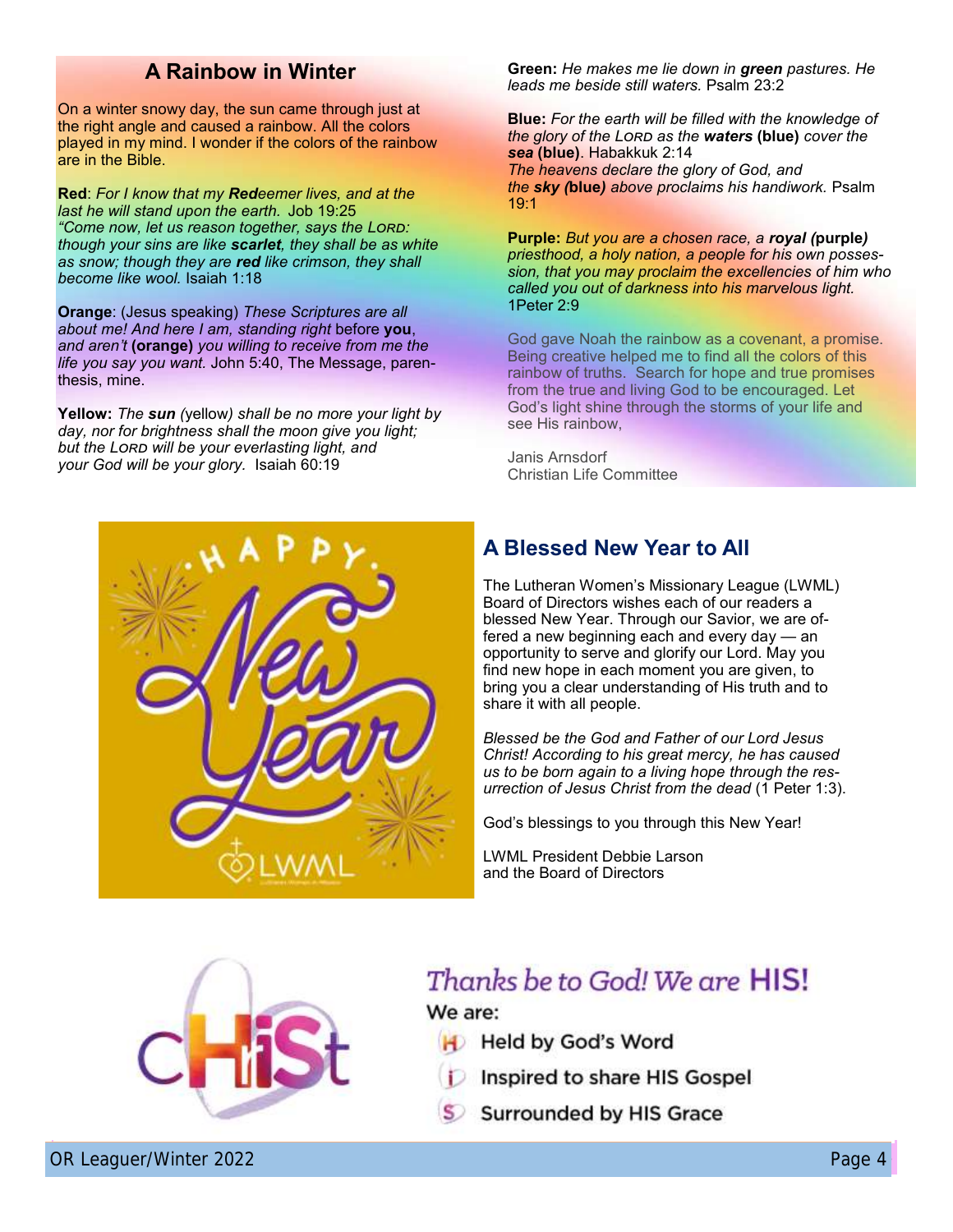### **OFFICER CONTACT INFORMATION**

**President**—Carol Reis Email: crlwmlor2020@ooutlook.com **Vice President of Christian Life**—Debbie Weaver Email: boodsmom@centurytel.net **Vice President of Gospel Outreach**—Elizabeth Bier Email: ebier@comcast.net **Vice President of Special Focus Ministries**— Lindah Hagglund Email: lhachilenge@gmail.com **Vice President of Servant Resources**—Donna Geisler Email: dbgeisler@msn.com **Vice President of Communication**—Nicole Knutson Email: tennisqn2000@gmail.com **Recording Secretary**—Char Kroemer Email: kroemer2@frontier.com **Financial Secretary**—Coleen Gurske Email: cngsixty@gmail.com **Treasurer**—Debra Schlueter Email: dachlu49@msn.com **Pastoral Counselor-Senior**—Pastor Ted Will Email: twilljr@gmail.com **Pastoral Counselor-Junior**—Pastor David LaFore

### **Mission Statement**

As Lutheran Women in Mission, we joyfully proclaim Christ, support missions, and equip women to honor God by serving others.

### **Oregon District Mission Statement**

Lutheran Women in Mission will, by God's grace, ignite, involve, equip and encourage women of the Oregon District to express their faith as servants of the Triune God through joyful Christian Ministry.

## **ZONE PRESIDENTS**

**Emerald Zone**—Delores Feddersen **Interstate Zone**—Joyce Twiss/Gladys Green **Juniper Zone**—Pat Reck **Mt. Hood Zone**—Connie Adams (Pro Tem) **Myrtlewood Zone**—Joan Mahaffey **Pacific Zone**—Coleen Gurske **Southern Zone**—Janis Arnsdorf **West Hills Zone**—Debbie Vosseler **Willamette Zone**—Karen Clark

### *LWML Goal*

Each woman of the LCMS is the Heart of LWML. Christ is in the heart of each woman as she engages in mission education, mission inspiration, mission service, and mission support. Each woman of the LCMS is invited to embrace her role as a Lutheran Woman in Mission.



*"As a Lutheran Woman in Mission, I will share the joy and wonder of what is done through the LWML by the grace of God — the resources created, the missions supported, and the ministries provided."*

# *Trusting Our Heavenly Father*



*"I will be a Father to you, and you will be my sons and daughters, says the Lord Almighty"* ([2 Corinthians 6:18\)](https://na01.safelinks.protection.outlook.com/?url=https%3A%2F%2Fr20.rs6.net%2Ftn.jsp%3Ff%3D001_aZP7wi_b-EH3dgXr_8vI_kT-EFyXCv8H9Zi9iYNKznBbS8L3tiLqueufojzY_bQZJnGw-v5LlBtOc-uvp5ftsRbaB7tB3XYkbMvGI_l4np9eDea3D3ChTvXCmNoatgrdJzmQJLX5UqirNPlQfE9mX5lRmhevOpYvJ0t).

### **Of the Word**

A group of naturalists searching in the Alps for rare specimens of flowers discovered a beautiful flower on a rock ledge they could not reach. Calling to a nearby shepherd boy, they offered him several shiny coins if he would allow himself to be let down by a rope to secure the flower.

White. Christial in the signal **Faith Is ...**<br>
In the deal of deach woman as she<br>
(ges in mission equation,  $\frac{m}{2}$  if  $\frac{m}{2}$  Committents is the *Secultion* of the Word<br>
In the CMS is inviend to deach to you, and you The boy very much wanted to earn the money. He looked at the strangers, and he looked at the precipice. He declined their offer, but they continued to plead with him. Then the boy had a bright idea. "Wait here until I come back," he said, and he darted away to a mountain cabin. Soon the lad returned with another man. The lad said, "I will get the flower for you now if you will let my father hold the rope."

We can safely go anywhere if our Heavenly Father holds the rope. Faith is trusting the strong arms of our faithful God. He will never let loose. His love will not allow it. He holds fast! God's promise is *I will never leave you nor forsake you* ([Joshua 1:5b\)](https://na01.safelinks.protection.outlook.com/?url=https%3A%2F%2Fr20.rs6.net%2Ftn.jsp%3Ff%3D001_aZP7wi_b-EH3dgXr_8vI_kT-EFyXCv8H9Zi9iYNKznBbS8L3tiLqueufojzY_bQjo76W_z8DbwmkVm_8kIcwbO7b63caNZaNdU7wb8qm3ObBa1K-knnnxsX_A66k7NGweP7E5Cn2ma9QsQhzW349QUbY2ns6AhzBG99).

#### **Walking with My Lord**

Thank You dear Father in heaven for Your love and faithfulness so that I can trust You for everything in my life. In Jesus' name. Amen.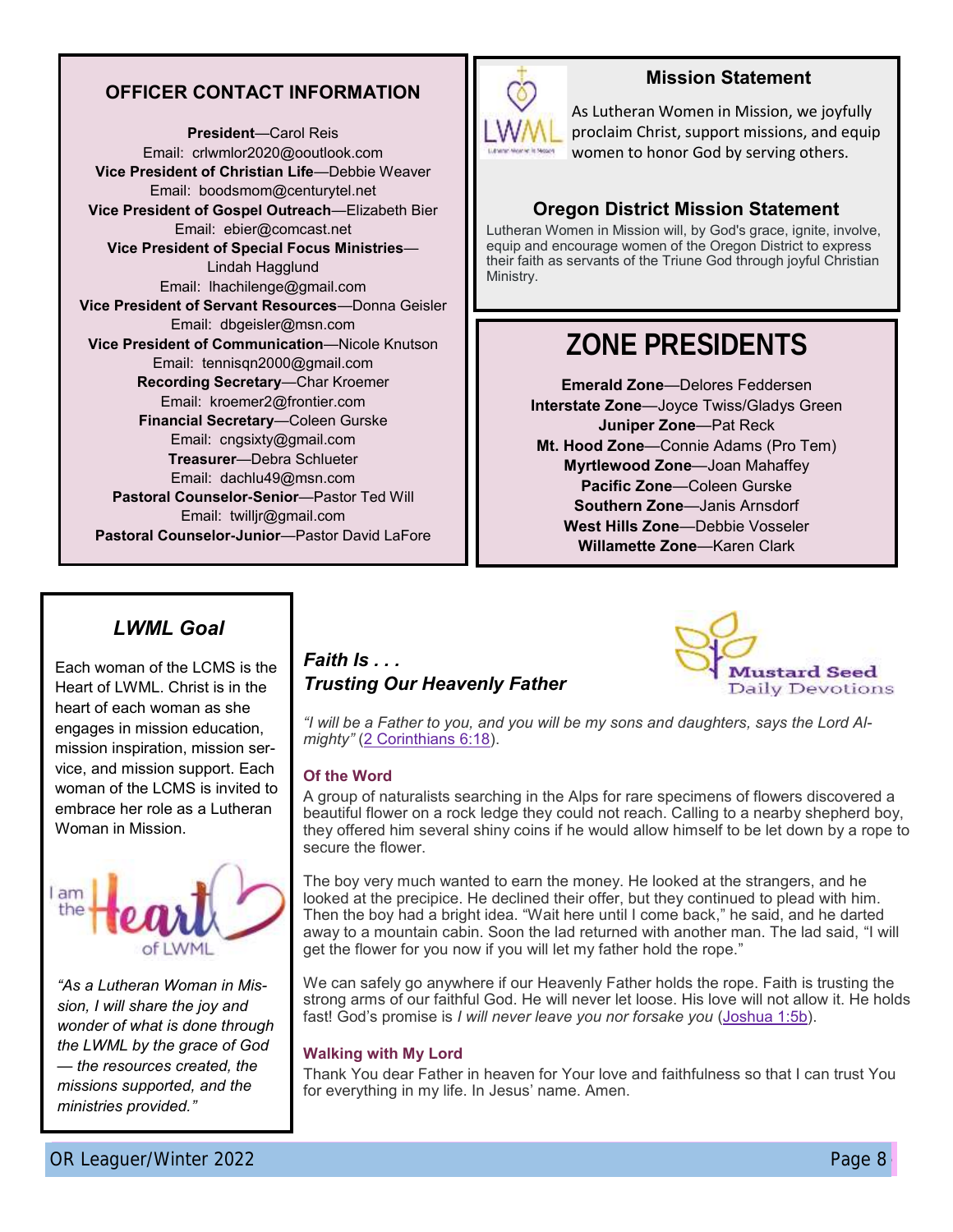

## **SAVE THE DATE**

**JUNE 24–26, 2022**

## **LWML Oregon District Convention**

**St. John Lutheran Church 2142 NE McDonald Ln. McMinnville, OR 97128**



ing you to join us in prayer for names to be placed on our hearts & minds of those willing to serve in various OR District LWML offices. If you would like to nominate yourself or someone else, please contact Carmen Nagel, [cknorlwml@aol.com;](mailto:cknorlwml@aol.com) Mae Smith, [maes7010@gmail.com;](mailto:maes7010@gmail.com) Kay Godfrey, [kaysck69@gmail.com.](mailto:kaysck69@gmail.com)

**2021**<br>
2021 The DATE<br>
IUNE 24-26, 2022<br>
WML Oregon District Convention<br>
2142 NE Wednesday Christian Church 2142 New Locations of the Convention of the Convention of the Convention<br>
2022 NEW LOCATION 2022<br>
MCMINIMUM CONSTA The Nomination Committee is again ask-<br>
placed on our heath & minds which the similar term is a mind on the similar term is a mind on the new state of the similar term is a minimum and the place of the similar term is a mi **Your kingdom come, Dear Lord, Your will be done on earth as it is in heaven. We place before you our need for women to serve in various positions for our Oregon District LWML. We seek to Serve with Joy as we support sharing Your grace & mercy in the various ministries of our home congregations, zones & district. May Your Holy Spirit guide & direct all of us as we consider how we may best serve You here in Oregon. May Your Word & Sacraments be our continual source of hope & strength. May God be gracious & bless us in the name of Jesus. Amen**

To be on the mailing list to receive Leader Development's Monthly

HUG-IN-A-MUG

*Please contact: Pat Reck pbmsreck@bendnet.com*



**Prayer Chain Email!**

lwml.or.prayerchain@gmail.com



*Oregon District:*  http://www.lwmlor.org *LWML:*  http://www.lwml.org/home



Did you know? The LWML Oregon District has a Facebook Page. If you're on Social Media, particularly Facebook, we welcome you to "like" our page so that you can see what is going on in our District! Here is the link for our Facebook page: [https://www.facebook.com/LWMLOregonDistrict/](https://na01.safelinks.protection.outlook.com/?url=https%3A%2F%2Fwww.facebook.com%2FLWMLOregonDistrict%2F&data=04%7C01%7C%7Cf2ca5b71c75f4fafce6708d8dd9f72f0%7C84df9e7fe9f640afb435aaaaaaaaaaaa%7C1%7C0%7C637503024184668011%7CUnknown%7CTWFpbGZsb3d8eyJWIjoiMC4wLj)

Thank you, Nicole Knutson, VP Communications

OR Leaguer/Winter 2022 **Page 5**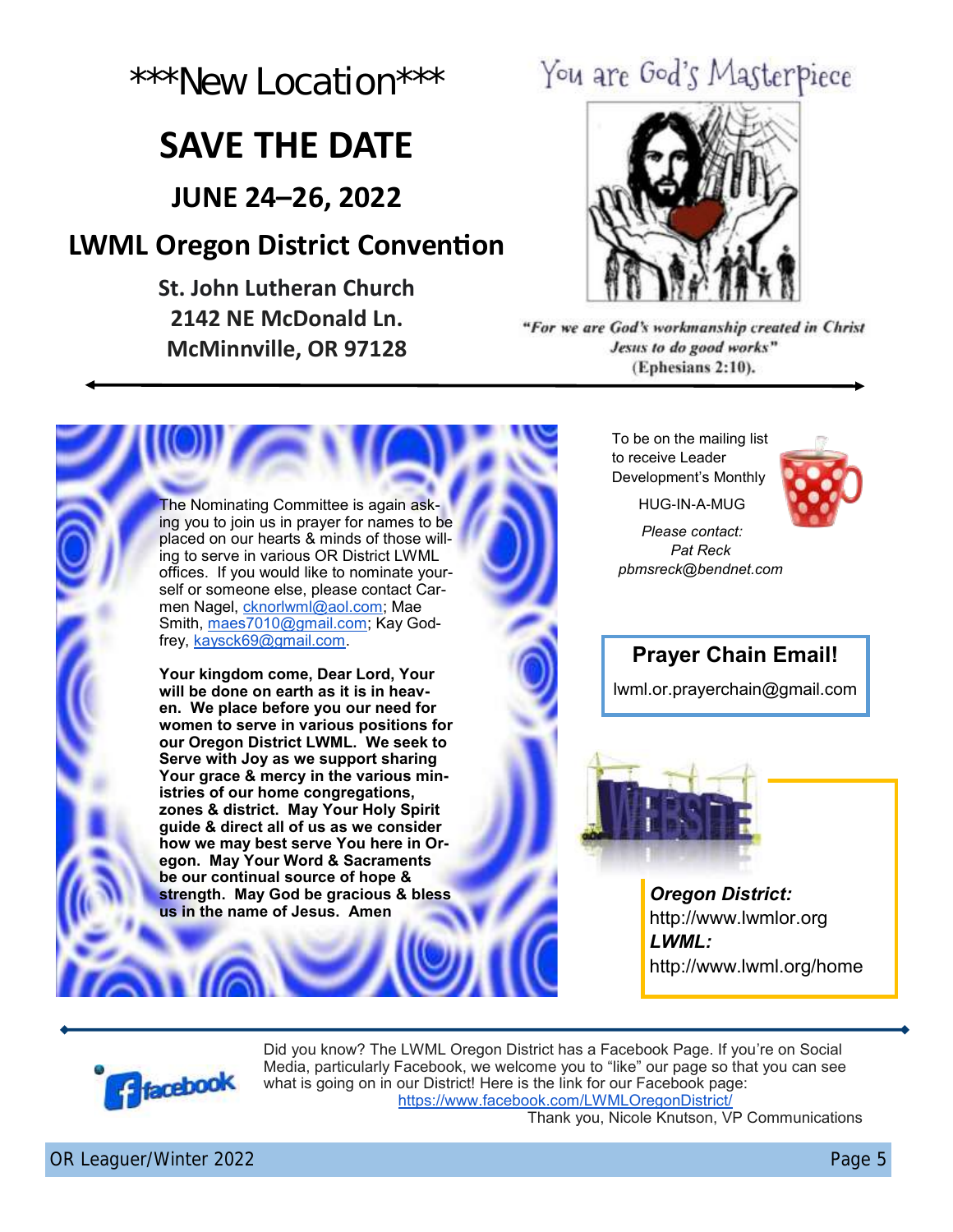

### **Leaders are Prepared**

### *Leadership Tips*

Dear LWML Leaders,

Confidence in Christian leadership is being grounded in the Word.

*Therefore, preparing your minds for action, and being sober-minded, set your hope fully on the grace that will be brought to you at the revelation of Jesus Christ* (1 Peter 1:13).

Leading a meeting sometimes feels like a daunting task, but there are directions to be found in God's Word.

As the meeting approaches, prepare your mind for action with prayer. Ask the Lord to lead you to what tasks are needed and to help others working with you to seek His guidance as well. Then be sober-minded, or disciplined, as arrangements are made and details handled. If you are prepared, you will lead with confidence. Give clear and concise directions and be available to answer questions if necessary. Finally, pray again. Pray for all participants — both those leading and those listening — that all may receive what God intends for them through this meeting.

When the meeting day arrives, set your hope fully on God's grace. Be confident that God will work through all those present to further His plan. Greet everyone with a smile and do your best.

God's got this! God's Blessings.



### **Publication Date—April 15, 2022**

PLEASE Send articles *IN WORD FORMAT*  & photos to: **Carole Pletz: lwml.or.leaguer@gmail.com**



Esther went from an orphan to a queen. Joseph went from a slave to being second only to

the King in all the land of Egypt. They both had ups and downs in their lives. This is typical of most of our lives as well. God has a plan for each of us, which eventually unfolds in His time and manner. His plans and purposes surface at exactly the right time.

**For Such a Time as This Contained Section** 2022 6**For Such a Time as The Contained Section** 2 **Contained Section** 2 **Contained Section** 2 **Contained Section** 2 **Contained Section** 2 **Contained Section** 2 **Contained Sectio** Esther and Joseph were just two of many Biblical characters who had things happen in their earlier lives that prepared them for the special purpose God had planned for them. This Bible study looks at Esther's story, Joseph's story, and then offers the opportunity to reflect our own personal stories and consider how events in our lives have prepared us for the plan and purpose God has for our lives.

This three part Bible study with an optional retreat planning guide was written by Miriam Neumann. It looks at Esther's Story, Joseph's Story and then at our story. A leader's guide is included as well as a bonus coloring page.

[Download your free copy at](http://www.lwml.org/posts/long-bible-study/for-such-a-time-as-this) *www.lwml.org/posts/long[bible-study/for-such-a-time-as-this](http://www.lwml.org/posts/long-bible-study/for-such-a-time-as-this)* today.



Motivate, equip, and ensure opportunities for women to serve others, participate in LWML, and grow in relationships as sisters in Christ.

Facilitate the Heart to Heart program.

*The purpose of the Heart to Heart — Sisters of All Nations is to:*

The LWML recognizes there are gifted multicultural women serving with joy and passion in many multicultural ministries throughout The Lutheran Church—Missouri Synod.

We are committed to assisting LWML Districts in establishing Heart to Heart — Sisters of All Nations programs so multicultural women may mutually encourage one another, support each other, and work together, living out the beautiful diversity that is the body of Christ.